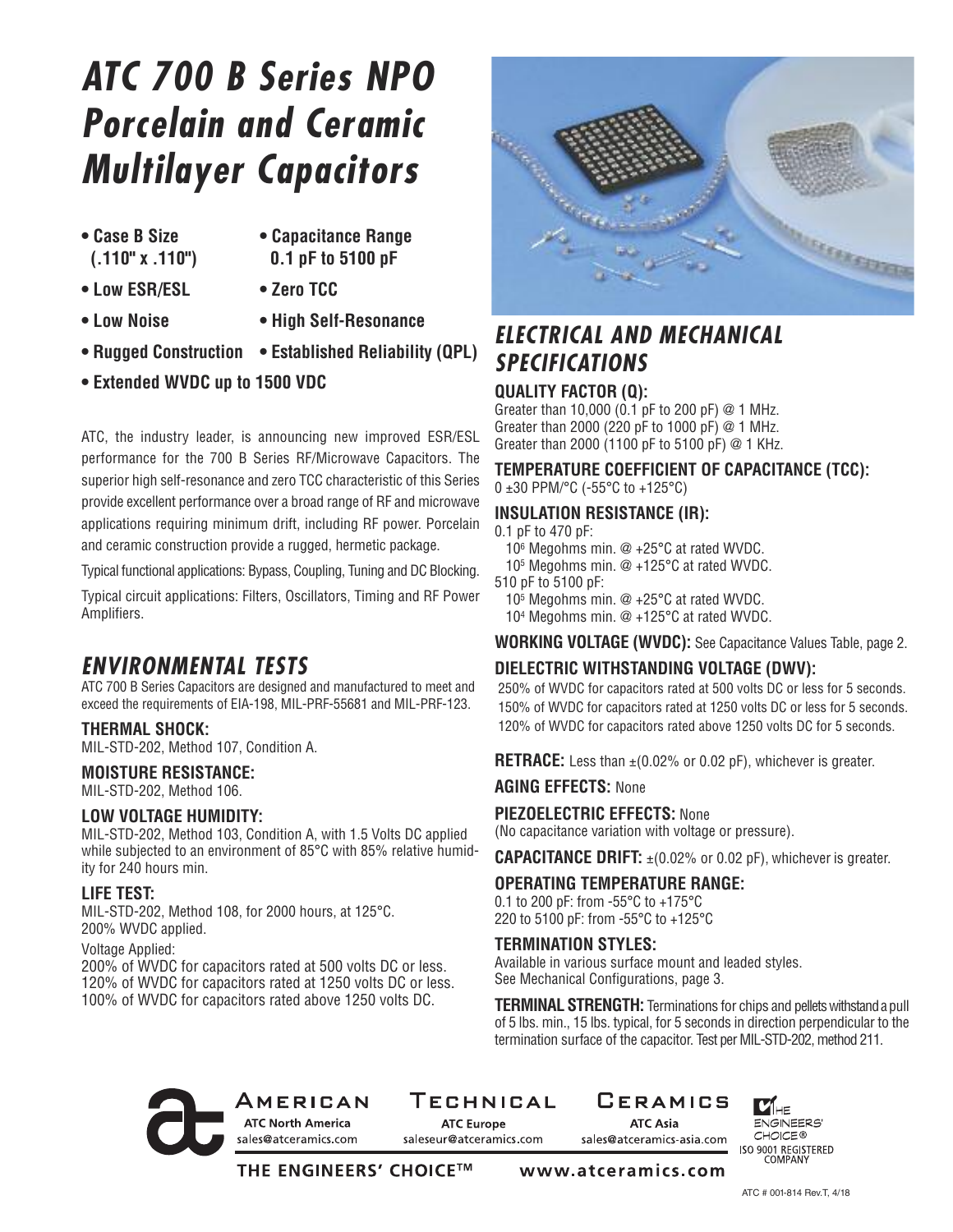## *ATC 700 B Capacitance Values*

| CAP.                                                                                                                              | CAP.                                                                             | TOL.      | <b>RATED WVDC</b> |                            | CAP.                                                                      | CAP.                                                                    | TOL.                               |      | <b>RATED WVDC</b>   | CAP.                                                                      | CAP.                                                                      | TOL.    |            | <b>RATED WVDC</b><br>CAP.     |                                                                           | CAP.<br>TOL.                                                                         |         | <b>RATED WVDC</b> |      |
|-----------------------------------------------------------------------------------------------------------------------------------|----------------------------------------------------------------------------------|-----------|-------------------|----------------------------|---------------------------------------------------------------------------|-------------------------------------------------------------------------|------------------------------------|------|---------------------|---------------------------------------------------------------------------|---------------------------------------------------------------------------|---------|------------|-------------------------------|---------------------------------------------------------------------------|--------------------------------------------------------------------------------------|---------|-------------------|------|
| <b>CODE</b>                                                                                                                       | (pF)                                                                             |           | STD.              | EXT.                       | <b>CODE</b>                                                               | (pF)                                                                    |                                    | STD. | EXT.                | <b>CODE</b>                                                               | (pF)                                                                      |         | STD.       | EXT.                          | <b>CODE</b>                                                               | (pF)                                                                                 |         | STD.              | EXT. |
| OR <sub>1</sub><br>OR <sub>2</sub><br><b>OR3</b><br>0R4                                                                           | 0.1<br>0.2<br>0.3<br>0.4                                                         | B<br>B, C |                   | <b>VOLTAGE</b>             | 3R3<br>3R6<br>3R9<br>4R3                                                  | 3.3<br>3.6<br>3.9<br>4.3                                                |                                    |      | <b>VOLTAGE</b>      | 330<br>360<br>390<br>430                                                  | 33<br>36<br>39<br>43                                                      |         |            | <b>TTON</b><br>1500           | 331<br>361<br>391<br>431                                                  | 330<br>360<br>390<br>430                                                             |         | 200               |      |
| 0R5<br>OR <sub>6</sub><br>0R7<br>OR <sub>8</sub><br>OR9<br><b>1R0</b><br><b>1R1</b><br><b>1R2</b><br><b>1R3</b>                   | 0.5<br>0.6<br>0.7<br>0.8<br>0.9<br>1.0<br>1.1<br>$1.2$<br>1.3                    |           | 500               | EXTENDED<br>1500           | 4R7<br>5R1<br><b>5R6</b><br>6R2<br><b>6R8</b><br>7R5<br>8R2<br>9R1<br>100 | 4.7<br>5.1<br>5.6<br>6.2<br>6.8<br>7.5<br>8.2<br>9.1<br>$\overline{10}$ | B, C, D<br><b>B</b> , C, J<br>K, M | 500  | EXTENDED<br>1500    | 470<br>510<br>560<br>620<br>680<br>750<br>820<br>910<br>101               | 47<br>51<br>56<br>62<br>68<br>75<br>82<br>91<br>100                       | F, G, J | 500        | EXT<br><b>VOLTAGE</b><br>1000 | 471<br>511<br>561<br>621<br>681<br>751<br>821<br>911<br>102               | 470<br>510<br>560<br>620<br>680<br>750<br>820<br>910<br>1000                         | F, G, J | 150               | N/A  |
| <b>1R4</b><br><b>1R5</b><br><b>1R6</b><br><b>1R7</b><br><b>1R8</b><br>1R9<br><b>2R0</b><br>2R1<br>2R2<br>2R4<br>2R7<br><b>3R0</b> | 1.4<br>1.5<br>1.6<br>1.7<br>1.8<br>1.9<br>2.0<br>2.1<br>2.2<br>2.4<br>2.7<br>3.0 | B, C, D   |                   | <b>VOLTAGE</b><br>EXTENDED | 110<br>120<br>130<br>150<br>160<br>180<br>200<br>220<br>240<br>270<br>300 | 11<br>12<br>13<br>15<br>16<br>18<br>20<br>22<br>24<br>27<br>30          | F, G, J,<br>K, M                   |      | VOLTAGE<br>EXTENDED | 111<br>121<br>131<br>151<br>161<br>181<br>201<br>221<br>241<br>271<br>301 | 110<br>120<br>130<br>150<br>160<br>180<br>200<br>220<br>240<br>270<br>300 | K, M    | 300<br>200 | EXTENDED<br>N/A               | 112<br>122<br>152<br>182<br>222<br>272<br>302<br>332<br>392<br>472<br>512 | 1100<br>1200<br>1500<br>1800<br>2200<br>2700<br>3000<br>3300<br>3900<br>4700<br>5100 | K, M    | 50                |      |

**VRMS = 0.707 x WVDC**

#### **• SPECIAL VALUES, TOLERANCES, HIGHER WVDC AND MATCHING AVAILABLE. PLEASE CONSULT FACTORY.**

Capacitance values in **bold** type indicate porcelain dielectric. All other capacitance values indicate ceramic dielectric. All 700 B Capacitors are available laser marked with ATC's identification, capacitance code and tolerance.

**NOTE: EXTENDED WVDC DOES NOT APPLY TO CDR PRODUCTS.**



#### **AMERICAN TECHNICAL CERAMICS ATC North America**

**ATC Europe** saleseur@atceramics.com

**ATC Asia** sales@atceramics-asia.com

**www.atceramics.com**

sales@atceramics.com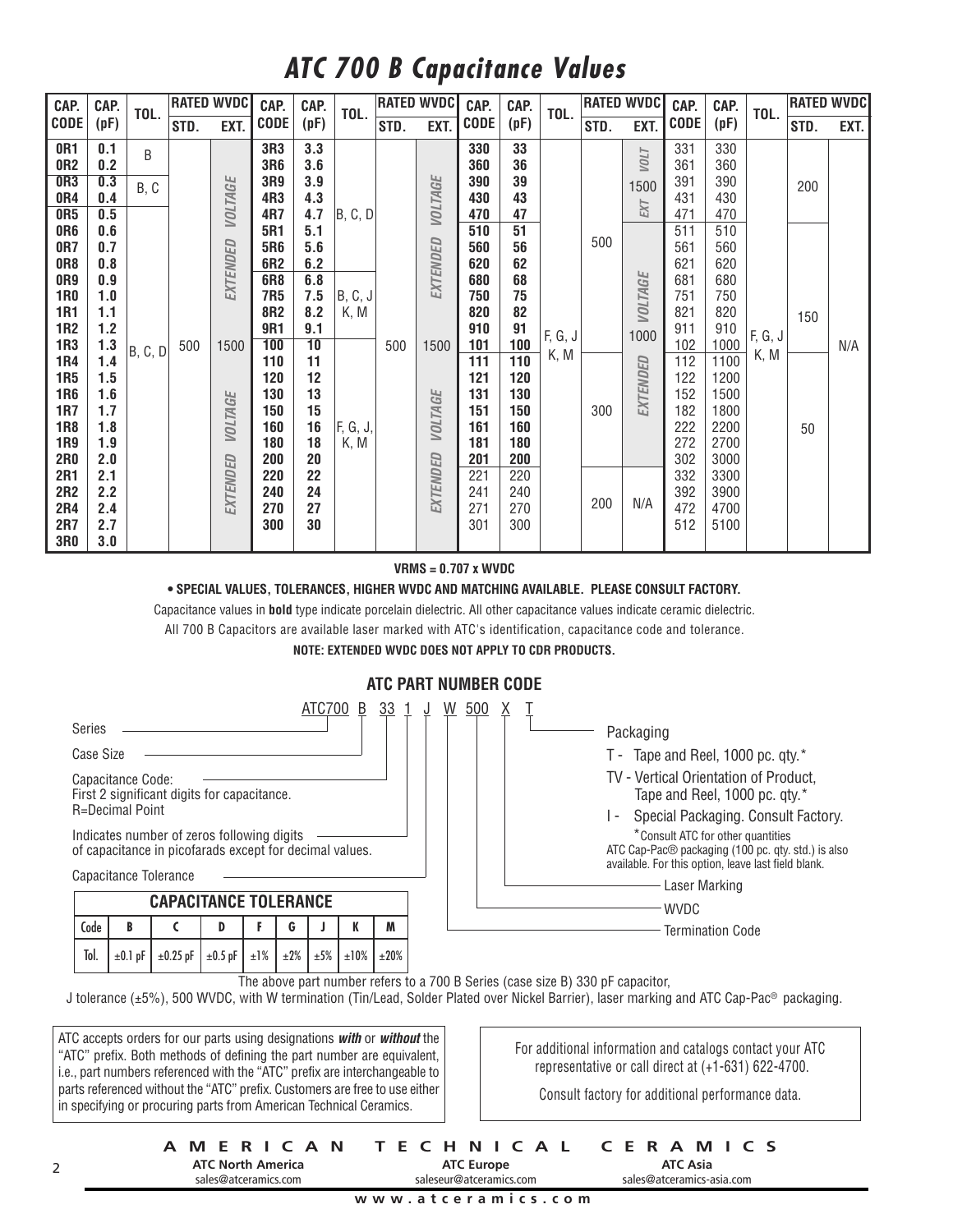## *ATC 700 B Capacitors: Mechanical Configurations*

| <b>ATC</b><br><b>SERIES</b>                   | <b>ATC</b><br><b>MIL-PRF-</b><br><b>CASE SIZE</b> |         | <b>OUTLINES</b>                   |                                                                              | <b>BODY DIMENSIONS</b><br><b>INCHES</b> (mm)     | <b>LEAD AND TERMINATION</b><br><b>DIMENSIONS AND MATERIALS</b> |                         |                       |                                                                                |                                          |                              |
|-----------------------------------------------|---------------------------------------------------|---------|-----------------------------------|------------------------------------------------------------------------------|--------------------------------------------------|----------------------------------------------------------------|-------------------------|-----------------------|--------------------------------------------------------------------------------|------------------------------------------|------------------------------|
| TERM.<br>& CASE<br><b>CODE</b><br><b>SIZE</b> |                                                   | 55681   | & TYPE                            | W/T IS A<br><b>TERMINATION SURFACE</b>                                       | <b>LENGTH</b><br>(L)                             | <b>WIDTH</b><br>(W)                                            | <b>THICKNESS</b><br>(T) | <b>OVERLAP</b><br>(Y) |                                                                                | <b>MATERIALS</b>                         |                              |
| 700B                                          | W                                                 | CDR14BP | R.<br>Solder Plate                | $Y \rightarrow \left  \leftarrow \right $<br>W<br>$\top$                     | .110<br>$+.020-.010$<br>(2.79)<br>$+0.51 - 0.25$ | $.110 \pm .015$<br>$(2.79 \pm 0.38)$                           |                         |                       |                                                                                | Nickel Barrier Termination               | Tin/Lead, Solder Plated over |
| 700B                                          | P                                                 | CDR14BP | B<br>Pellet                       | Y→⊩<br>$\mathsf{W}$<br>-↑→  т  ←                                             | .110<br>$+.035-.010$<br>(2.79)<br>$+0.89 - 0.25$ | $.110 \pm .015$<br>$(2.79 \pm 0.38)$                           | .102(2.59)              | .015(0.38)            | Heavy Tin/Lead Coated,<br>over Nickel Barrier<br>Termination                   |                                          |                              |
| 700B                                          | T                                                 | N/A     | B<br>Solderable<br>Nickel Barrier | $Y \rightarrow$<br>W<br>—∫⊤ ∣⊷ <sup>т</sup> ⊣                                | .110<br>$+.020-.010$<br>(2.79)<br>$+0.51 -0.25$  | $.110 \pm .015$<br>$(2.79 \pm 0.38)$                           | max.                    | $\pm .010(0.25)$      | <b>RoHS Compliant</b><br>Tin Plated over<br><b>Nickel Barrier Termination</b>  |                                          |                              |
| 700B                                          | CA                                                | CDR13BP | B<br>Gold Chip                    | Y→⊩<br>W<br>– 「→∣ т   ←                                                      | .110<br>$+.020-.010$<br>(2.79)<br>$+0.51 - 0.25$ | $.110 \pm .015$<br>$(2.79 \pm 0.38)$                           |                         |                       | <b>RoHS Compliant</b><br>Gold Plated over<br><b>Nickel Barrier Termination</b> |                                          |                              |
| 700B                                          | <b>MS</b>                                         | CDR21BP | B                                 |                                                                              |                                                  |                                                                | .120(3.05)<br>max.      |                       | Length<br>$(L_L)$                                                              | Width<br>$(W_L)$                         | Thickness<br>$(T_L)$         |
|                                               |                                                   |         | Microstrip                        |                                                                              |                                                  |                                                                |                         |                       |                                                                                |                                          |                              |
| 700B                                          | AR                                                | CDR22BP | B<br>Axial Ribbon                 |                                                                              | $.135 \pm .015$<br>$(3.43 \pm 0.38)$             |                                                                |                         |                       | .250<br>(6.35)<br>min.                                                         | .093<br>±.005<br>(2.36)                  | .004<br>±.001<br>(.102)      |
| 700B                                          | <b>RR</b>                                         | CDR24BP | B<br>Radial Ribbon                |                                                                              |                                                  | $.110 \pm .015$<br>$(2.79 \pm 0.38)$                           | .102(2.59)<br>max.      | N/A                   |                                                                                | ±0.13)                                   | ±.025)                       |
| 700B                                          | <b>RW</b>                                         | CDR23BP | B<br><b>Radial Wire</b>           | $\rightarrow$ $\vert$ $\downarrow$ $\vert$ $\leftarrow$<br>W<br>$\mathbf{L}$ | $.145 \pm .020$                                  |                                                                |                         |                       | .500<br>(12.7)<br>min.                                                         | #26 AWG.,<br>.016 (.406) dia.<br>nominal |                              |
| 700B                                          | AW                                                | CDR25BP | $B \sim$<br>Axial Wire            | W<br>$T$ $\leftarrow$<br>→I∟l⊲                                               | $(3.68 \pm 0.51)$                                |                                                                |                         |                       |                                                                                |                                          |                              |

Additional lead styles available: Narrow Microstrip (NM), Narrow Axial Ribbon (NA) and Vertical Narrow Microstrip (H). Other lead lengths are available; consult factory. All leads are high purity silver attached with high temperature solder and are **RoHS** compliant. For a complete military catalog, request American Technical Ceramics document ATC 001-818.

> **AMERICAN TECHNICAL CERAMICS ATC North America** sales@atceramics.com **ATC Asia** sales@atceramics-asia.com **ATC Europe** saleseur@atceramics.com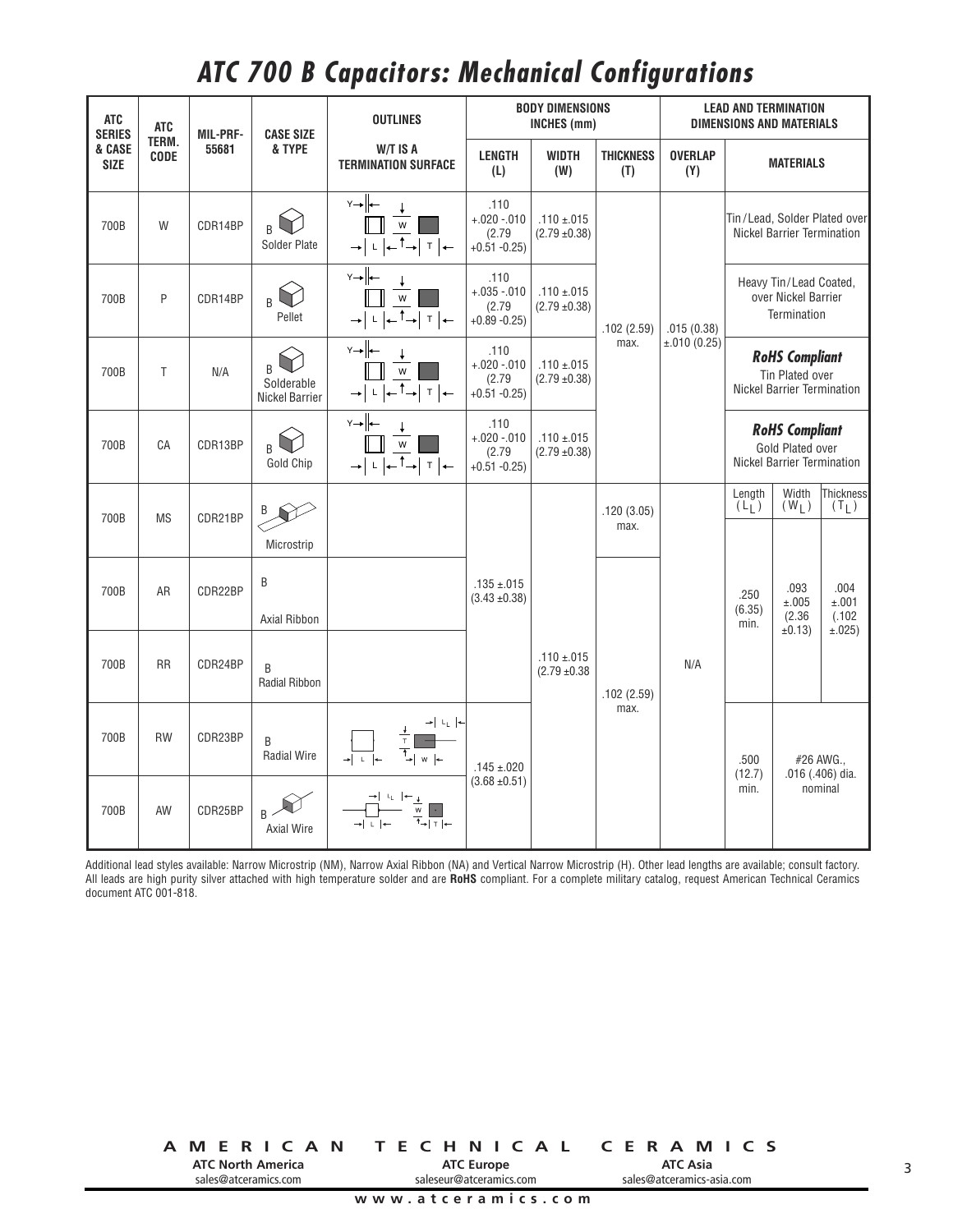## *ATC 700 B Capacitors: Non-Magnetic Mechanical Configurations* **\***

| <b>ATC</b><br><b>SERIES</b> | <b>ATC</b>           | <b>MIL-PRF-</b>                   | <b>CASE SIZE</b>                             | <b>BODY DIMENSIONS</b><br><b>OUTLINES</b><br>INCHES (mm)                                   |                                                  |                                      | <b>LEAD AND TERMINATION</b><br><b>DIMENSIONS AND MATERIALS</b> |                           |                                                                                 |                                     |                                   |
|-----------------------------|----------------------|-----------------------------------|----------------------------------------------|--------------------------------------------------------------------------------------------|--------------------------------------------------|--------------------------------------|----------------------------------------------------------------|---------------------------|---------------------------------------------------------------------------------|-------------------------------------|-----------------------------------|
| & CASE<br><b>SIZE</b>       | TERM.<br><b>CODE</b> | 55681                             | & TYPE                                       | W/T IS A<br><b>TERMINATION SURFACE</b>                                                     | <b>LENGTH</b><br>(L)                             | <b>WIDTH</b><br>(W)                  | <b>THICKNESS</b><br>(T)                                        | <b>OVERLAP</b><br>(Y)     |                                                                                 | <b>MATERIALS</b>                    |                                   |
| 700B                        | <b>WN</b>            | <b>Meets</b><br>Require-<br>ments | B<br>Non-Mag<br>Solder Plate                 | $Y \rightarrow \parallel \leftarrow$<br>W<br>$\mathsf{T}$<br>$\rightarrow$<br>$\leftarrow$ | .110<br>$+.025-.010$<br>(2.79)<br>$+0.64 - 0.25$ | $.110 \pm .015$<br>$(2.79 \pm 0.38)$ |                                                                |                           |                                                                                 | Non-Magnetic Barrier<br>Termination | Tin/Lead, Solder Plated over      |
| 700B                        | PN                   | <b>Meets</b><br>Require-<br>ments | B<br>Non-Mag<br>Pellet                       | $Y \rightarrow  +$<br>W<br>$\mathsf{T}$<br>$\rightarrow$<br>$\leftarrow$                   | .110<br>$+.035-.010$<br>(2.79)<br>$+0.89 - 0.25$ | $.110 \pm .015$<br>$(2.79 \pm 0.38)$ | .102(2.59)<br>max.                                             | .015(0.38)<br>±.010(0.25) | Heavy Tin/Lead Coated, over<br>Non-Magnetic Barrier<br>Termination              |                                     |                                   |
| 700B                        | <b>TN</b>            | <b>Meets</b><br>Require-<br>ments | B<br>Non-Mag<br>Solderable<br><b>Barrier</b> | Y→⊩<br>W<br>T<br>$\leftarrow$                                                              | .110<br>$+.025-.010$<br>(2.79)<br>$+0.64 - 0.25$ | $.110 \pm .015$<br>$(2.79 \pm 0.38)$ |                                                                |                           | <b>RoHS Compliant</b><br>Tin Plated over<br>Non-Magnetic Barrier<br>Termination |                                     |                                   |
| 700B                        | <b>MN</b>            | <b>Meets</b><br>Require-<br>ments | B<br>Non-Mag<br>Microstrip                   |                                                                                            |                                                  |                                      | .120(3.05)<br>max.                                             |                           | Length<br>(L <sub>1</sub> )                                                     | Width<br>$(W_L)$                    | Thickness<br>$(T_L)$              |
| 700B                        | AN                   | Meets<br>Require-<br>ments        | B<br>Non-Mag<br>Axial Ribbon                 |                                                                                            | $.135 \pm .015$<br>$(3.43 \pm 0.38)$             | $.110 \pm .015$<br>$(2.79 \pm 0.38)$ | .106(2.69)<br>max.                                             |                           | .250<br>(6.35)<br>min.                                                          | .093<br>±.005<br>(2.36)<br>±0.13)   | .004<br>±.001<br>(.102)<br>±.025) |
| 700B                        | <b>FN</b>            | <b>Meets</b><br>Require-<br>ments | B<br>Non-Mag<br><b>Radial Ribbon</b>         |                                                                                            |                                                  |                                      |                                                                | N/A                       |                                                                                 |                                     |                                   |
| 700B                        | <b>RN</b>            | <b>Meets</b><br>Require-<br>ments | B<br>Non-Mag<br><b>Radial Wire</b>           | $\rightarrow$ $\mid$ $\mid$ $\mid$ $\mid$ $\leftarrow$<br>T<br>W                           | $.145 \pm .020$                                  |                                      |                                                                |                           | .500<br>(12.7)                                                                  | #26 AWG.,<br>.016 (.406) dia.       |                                   |
| 700B                        | <b>BN</b>            | <b>Meets</b><br>Require-<br>ments | $B \sim$<br>Non-Mag<br><b>Axial Wire</b>     | W<br>$+$   $+$<br>→LL l←                                                                   | $(3.68 \pm 0.51)$                                |                                      |                                                                |                           | min.                                                                            |                                     | nominal                           |

\*Capacitors with values greater than 200 pF contain a trace magnetic element that may exhibit weak magnetic properties.

\*\*Additional lead styles available: Narrow Microstrip (DN), Narrow Axial Ribbon (GN) and Vertical Narrow Microstrip (HN). Other lead lengths are available; consult factory; All leads are high purity silver attached with high temperature solder and are **RoHS** compliant.

| <b>Suggested Mounting Pad Dimensions</b>                                 | Case B Vertical Mount                                                      |                                               |                                                       |        |        |        |  |  |  |
|--------------------------------------------------------------------------|----------------------------------------------------------------------------|-----------------------------------------------|-------------------------------------------------------|--------|--------|--------|--|--|--|
|                                                                          | <b>Cap Value</b>                                                           | <b>Pad Size</b>                               | A Min.                                                | B Min. | C Min. | D Min. |  |  |  |
|                                                                          | $0.1$ pF                                                                   | Normal                                        | .065                                                  | .050   | .075   | .175   |  |  |  |
|                                                                          |                                                                            | <b>High Density</b>                           | .045                                                  | .030   | .075   | .135   |  |  |  |
| Q. Silver                                                                |                                                                            | Normal                                        | .090                                                  | .050   | .075   | .175   |  |  |  |
|                                                                          | 0.2 pF                                                                     | <b>High Density</b>                           | .070                                                  | .030   | .075   | .135   |  |  |  |
|                                                                          | 0.3 <sub>to</sub>                                                          | Normal                                        | .110                                                  | .050   | .075   | .175   |  |  |  |
|                                                                          | 510 pF                                                                     | <b>High Density</b>                           | .090                                                  | .030   | .075   | .135   |  |  |  |
| Horizontal<br>Vertical<br>Electrode Orientation<br>Electrode Orientation | $> 510$ pF                                                                 | Normal                                        | .120                                                  | .050   | .075   | .175   |  |  |  |
| $\leftarrow$ B $\rightarrow$<br>$\leftarrow$ B $\rightarrow$             |                                                                            | <b>High Density</b>                           | .100                                                  | .030   | .075   | .135   |  |  |  |
|                                                                          |                                                                            | <b>Horizontal Mount</b>                       |                                                       |        |        |        |  |  |  |
| $C -$<br>Α                                                               | All                                                                        | Normal                                        | .130                                                  | .050   | .075   | .175   |  |  |  |
| D.                                                                       | values                                                                     | <b>High Density</b>                           | .110                                                  | .030   | .075   | .135   |  |  |  |
|                                                                          |                                                                            | Dimensions are in inches.                     |                                                       |        |        |        |  |  |  |
| N<br>M<br>$\epsilon$<br>A<br>F<br>R.<br>A<br><b>ATC North America</b>    | Е<br>н                                                                     | $\epsilon$<br>A L<br>N I<br><b>ATC Europe</b> | Е<br>$\epsilon$<br>C S<br>R<br>A M<br><b>ATC Asia</b> |        |        |        |  |  |  |
| sales@atceramics.com                                                     | saleseur@atceramics.com<br>sales@atceramics-asia.com<br>www.atceramics.com |                                               |                                                       |        |        |        |  |  |  |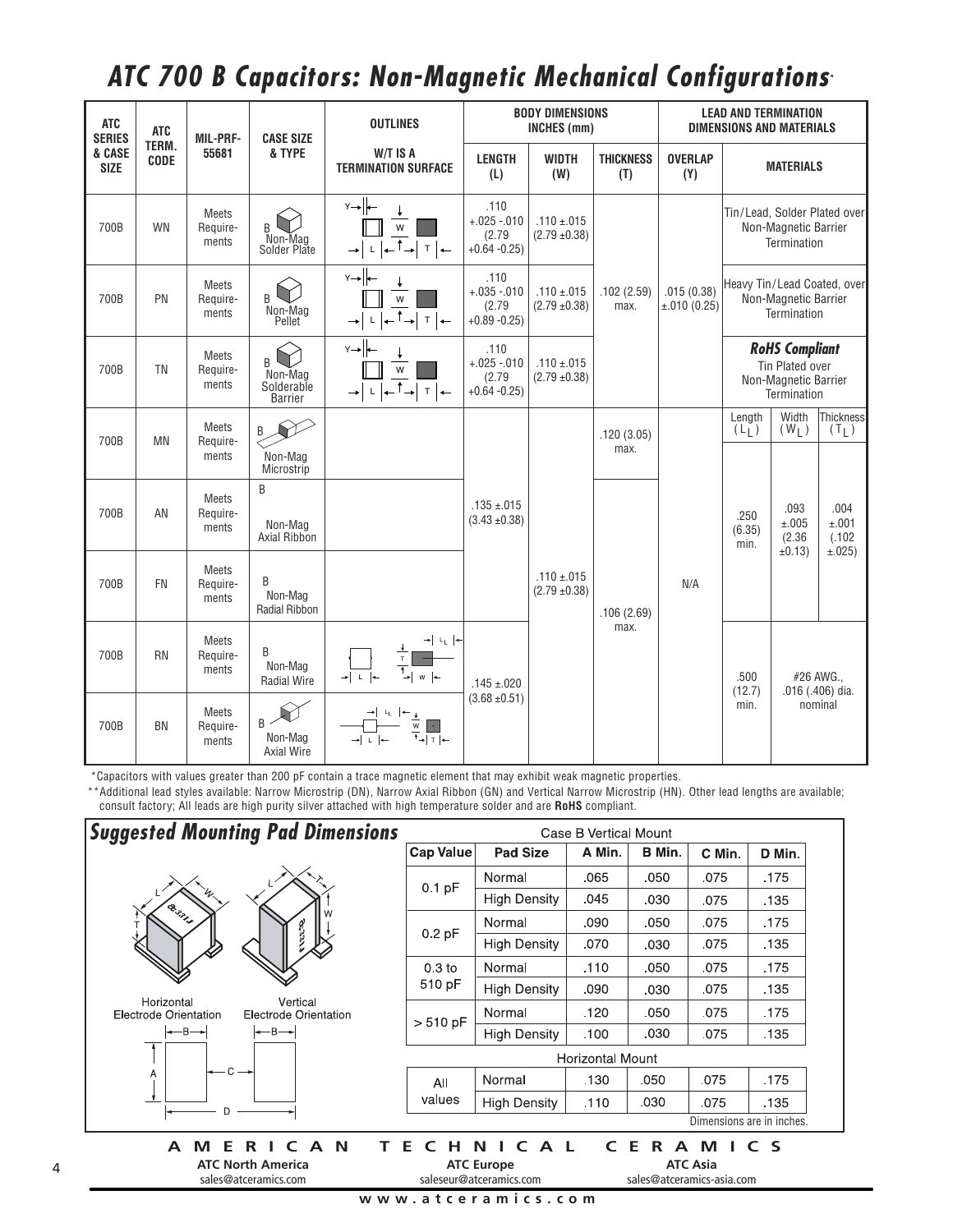## *ATC 700 B Performance Data*



sales@atceramics.com

**ATC Europe** saleseur@atceramics.com

**www.atceramics.com**

**ATC Asia** sales@atceramics-asia.com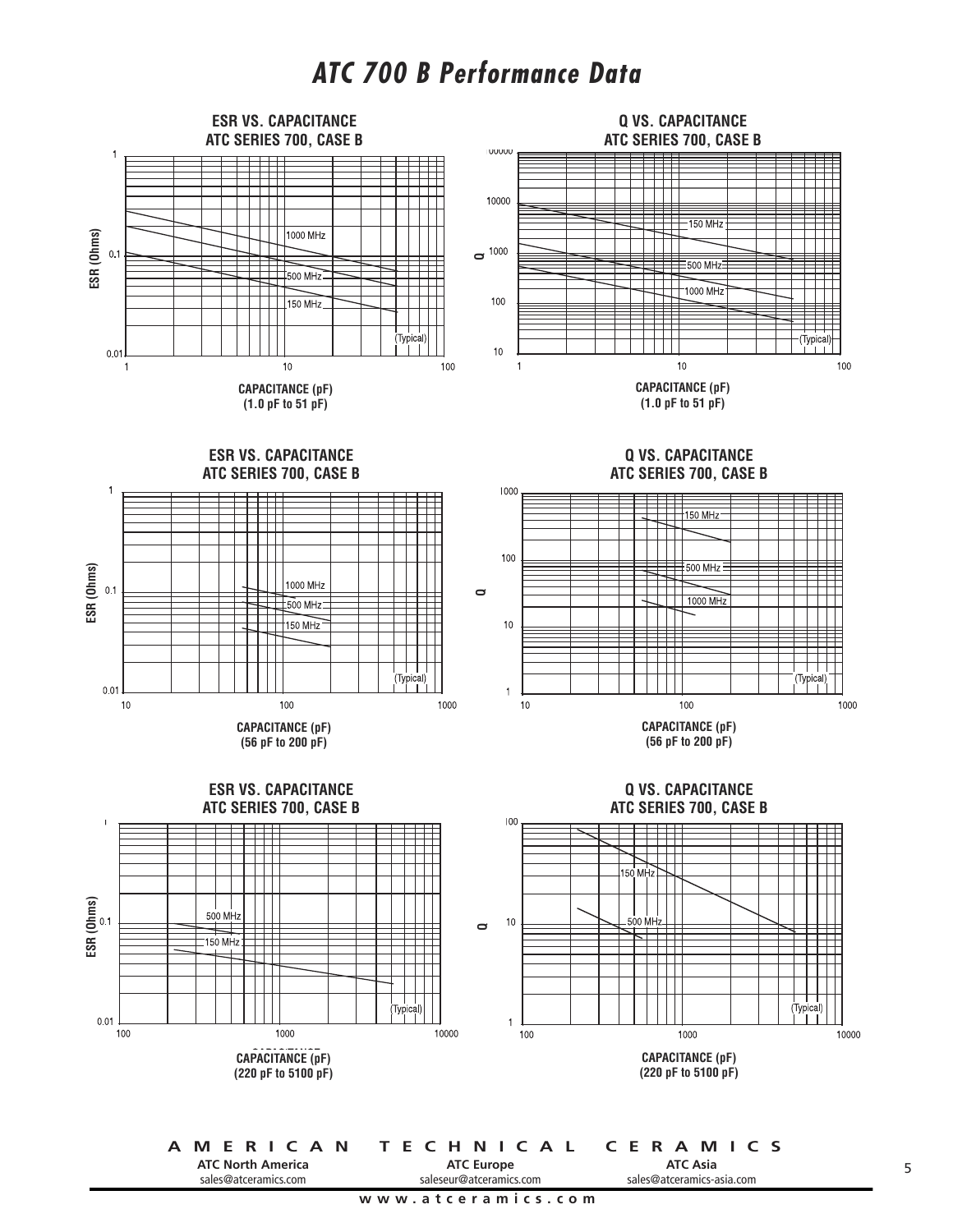





|                          | A MERICAN TECHNICAL CERAMICS |                           |  |  |  |  |
|--------------------------|------------------------------|---------------------------|--|--|--|--|
| <b>ATC North America</b> | <b>ATC Europe</b>            | <b>ATC Asia</b>           |  |  |  |  |
| sales@atceramics.com     | saleseur@atceramics.com      | sales@atceramics-asia.com |  |  |  |  |
|                          |                              |                           |  |  |  |  |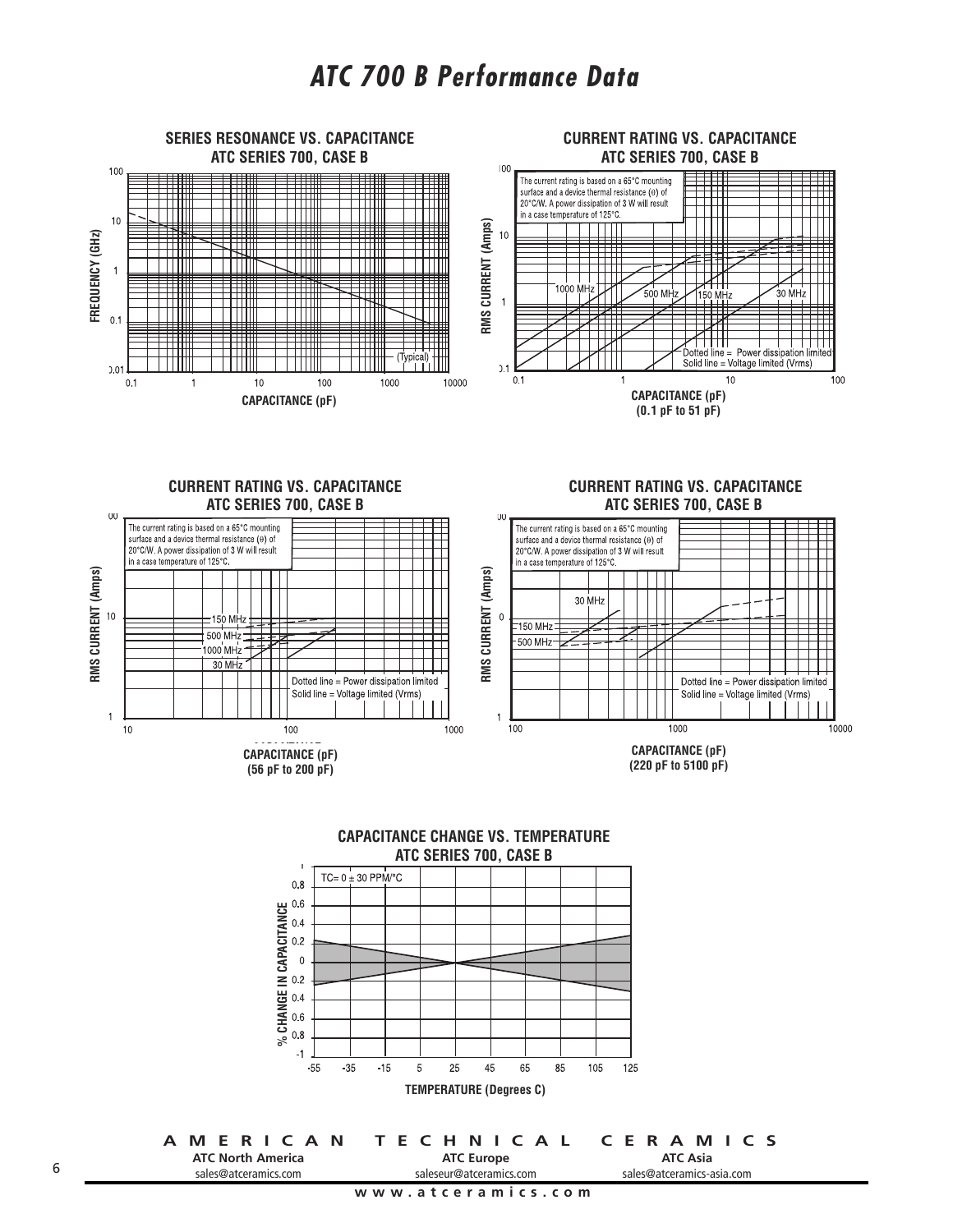

**AMERICAN TECHNICAL CERAMICS ATC North America ATC Europe**

sales@atceramics.com

saleseur@atceramics.com

**ATC Asia** sales@atceramics-asia.com